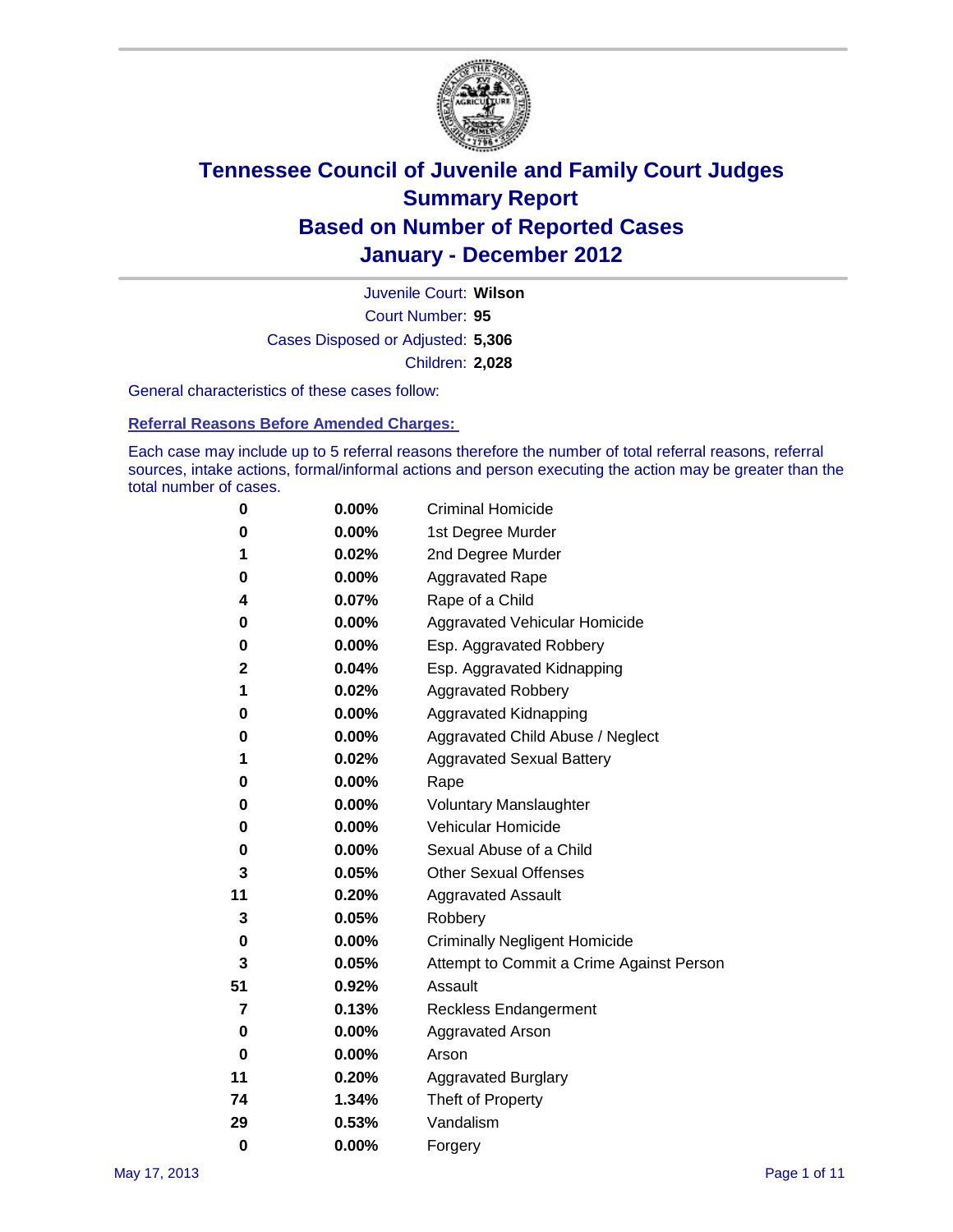

Court Number: **95** Juvenile Court: **Wilson** Cases Disposed or Adjusted: **5,306** Children: **2,028**

#### **Referral Reasons Before Amended Charges:**

Each case may include up to 5 referral reasons therefore the number of total referral reasons, referral sources, intake actions, formal/informal actions and person executing the action may be greater than the total number of cases.

| 0            | 0.00% | <b>Worthless Checks</b>                                     |
|--------------|-------|-------------------------------------------------------------|
| $\mathbf{2}$ | 0.04% | Illegal Possession / Fraudulent Use of Credit / Debit Cards |
| 12           | 0.22% | <b>Burglary</b>                                             |
| 1            | 0.02% | Unauthorized Use of a Vehicle                               |
| 0            | 0.00% | <b>Cruelty to Animals</b>                                   |
| 0            | 0.00% | Sale of Controlled Substances                               |
| 29           | 0.53% | <b>Other Drug Offenses</b>                                  |
| 49           | 0.89% | Possession of Controlled Substances                         |
| 1            | 0.02% | <b>Criminal Attempt</b>                                     |
| 6            | 0.11% | Carrying Weapons on School Property                         |
| 7            | 0.13% | Unlawful Carrying / Possession of a Weapon                  |
| 13           | 0.24% | <b>Evading Arrest</b>                                       |
| 0            | 0.00% | Escape                                                      |
| 3            | 0.05% | Driving Under Influence (DUI)                               |
| 39           | 0.71% | Possession / Consumption of Alcohol                         |
| 14           | 0.25% | Resisting Stop, Frisk, Halt, Arrest or Search               |
| 0            | 0.00% | <b>Aggravated Criminal Trespass</b>                         |
| 3            | 0.05% | Harassment                                                  |
| 5            | 0.09% | Failure to Appear                                           |
| 3            | 0.05% | Filing a False Police Report                                |
| 4            | 0.07% | Criminal Impersonation                                      |
| 73           | 1.32% | <b>Disorderly Conduct</b>                                   |
| 4            | 0.07% | <b>Criminal Trespass</b>                                    |
| 8            | 0.14% | <b>Public Intoxication</b>                                  |
| 0            | 0.00% | Gambling                                                    |
| 33           | 0.60% | <b>Traffic</b>                                              |
| 0            | 0.00% | <b>Local Ordinances</b>                                     |
| $\mathbf 2$  | 0.04% | Violation of Wildlife Regulations                           |
| 27           | 0.49% | Contempt of Court                                           |
| 61           | 1.11% | Violation of Probation                                      |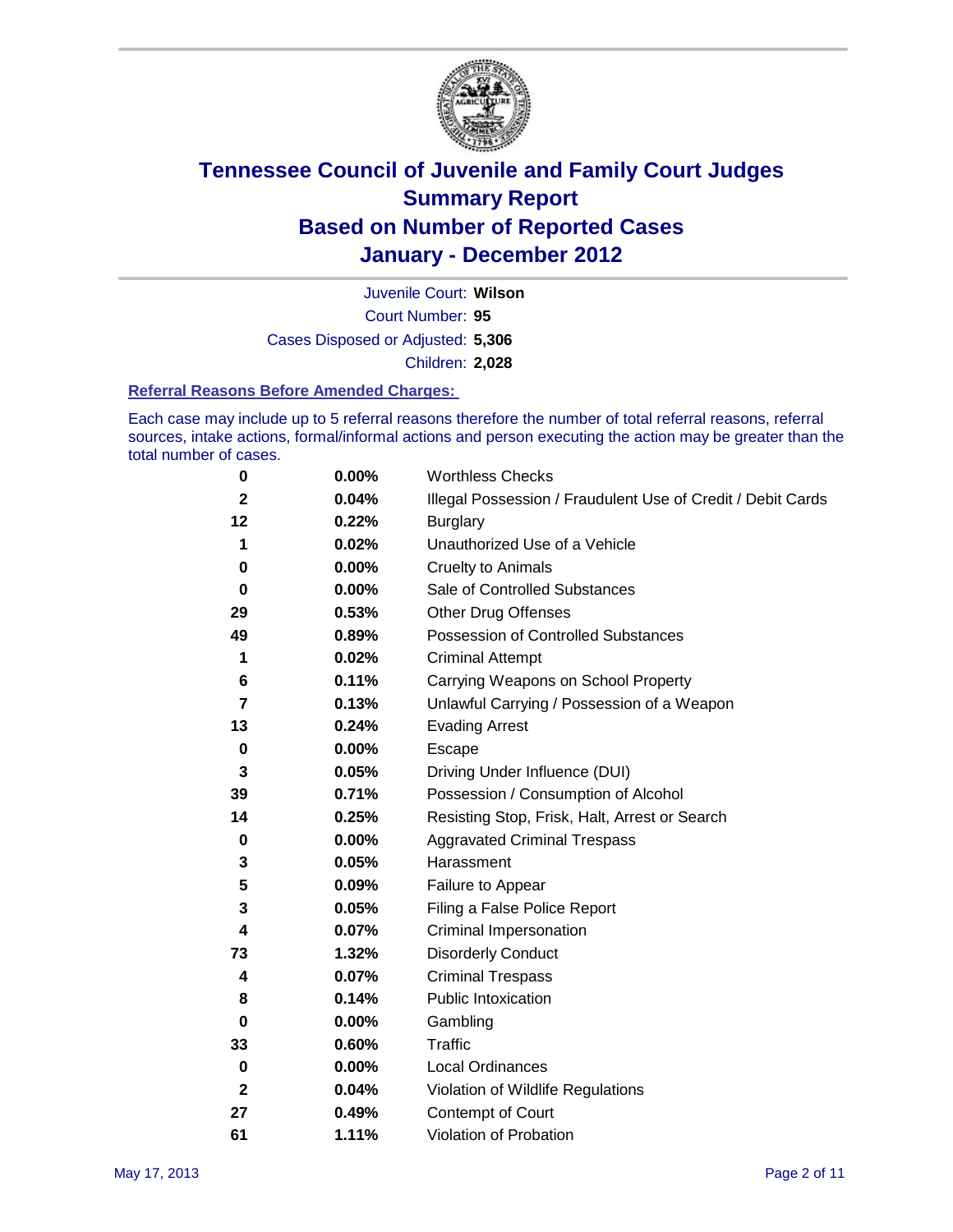

Court Number: **95** Juvenile Court: **Wilson** Cases Disposed or Adjusted: **5,306** Children: **2,028**

#### **Referral Reasons Before Amended Charges:**

Each case may include up to 5 referral reasons therefore the number of total referral reasons, referral sources, intake actions, formal/informal actions and person executing the action may be greater than the total number of cases.

| 10    | 0.18%    | <b>Violation of Aftercare</b>          |
|-------|----------|----------------------------------------|
| 54    | 0.98%    | Unruly Behavior                        |
| 108   | 1.96%    | Truancy                                |
| 28    | 0.51%    | In-State Runaway                       |
| 0     | $0.00\%$ | Out-of-State Runaway                   |
| 69    | 1.25%    | Possession of Tobacco Products         |
| 10    | 0.18%    | Violation of a Valid Court Order       |
| 5     | 0.09%    | <b>Violation of Curfew</b>             |
| 0     | 0.00%    | <b>Sexually Abused Child</b>           |
| 1     | 0.02%    | <b>Physically Abused Child</b>         |
| 269   | 4.87%    | Dependency / Neglect                   |
| 8     | 0.14%    | <b>Termination of Parental Rights</b>  |
| 0     | 0.00%    | <b>Violation of Pretrial Diversion</b> |
| 0     | 0.00%    | Violation of Informal Adjustment       |
| 2,092 | 37.91%   | <b>Judicial Review</b>                 |
| 4     | 0.07%    | <b>Administrative Review</b>           |
| 270   | 4.89%    | <b>Foster Care Review</b>              |
| 114   | 2.07%    | Custody                                |
| 81    | 1.47%    | Visitation                             |
| 86    | 1.56%    | Paternity / Legitimation               |
| 1,149 | 20.82%   | Child Support                          |
| 82    | 1.49%    | <b>Request for Medical Treatment</b>   |
| 0     | $0.00\%$ | <b>Consent to Marry</b>                |
| 479   | 8.68%    | Other                                  |
| 5,519 | 100.00%  | <b>Total Referrals</b>                 |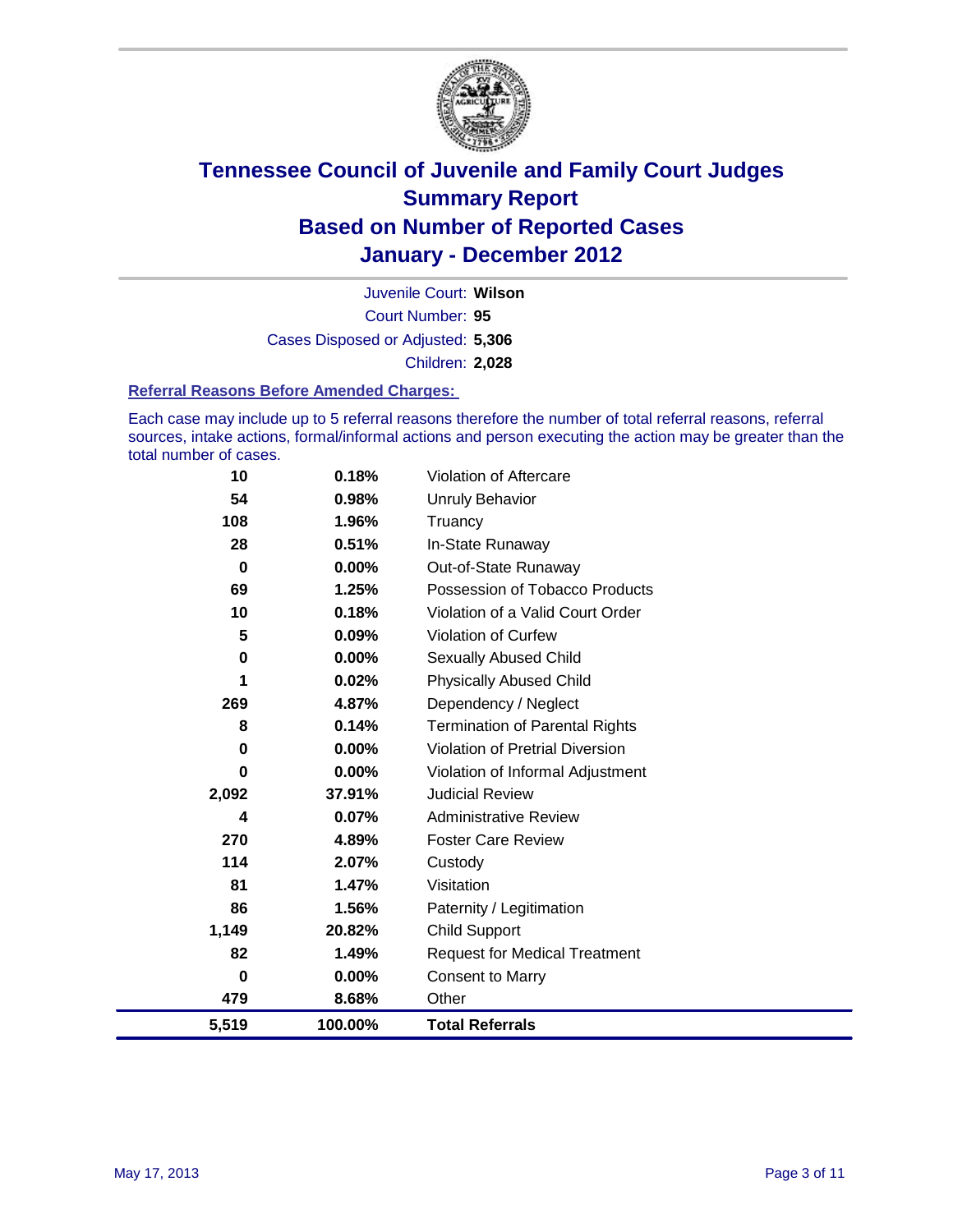

| Juvenile Court: Wilson      |                                   |                                   |  |  |  |
|-----------------------------|-----------------------------------|-----------------------------------|--|--|--|
|                             | Court Number: 95                  |                                   |  |  |  |
|                             | Cases Disposed or Adjusted: 5,306 |                                   |  |  |  |
|                             |                                   | Children: 2,028                   |  |  |  |
| <b>Referral Sources: 1</b>  |                                   |                                   |  |  |  |
| 575                         | 10.42%                            | <b>Law Enforcement</b>            |  |  |  |
| 375                         | 6.79%                             | Parents                           |  |  |  |
| 101                         | 1.83%                             | <b>Relatives</b>                  |  |  |  |
| 15                          | 0.27%                             | Self                              |  |  |  |
| 425                         | 7.70%                             | School                            |  |  |  |
| 5                           | 0.09%                             | <b>CSA</b>                        |  |  |  |
| 783                         | 14.19%                            | <b>DCS</b>                        |  |  |  |
| $\mathbf{2}$                | 0.04%                             | <b>Other State Department</b>     |  |  |  |
| 1,237                       | 22.41%                            | <b>District Attorney's Office</b> |  |  |  |
| 192                         | 3.48%                             | <b>Court Staff</b>                |  |  |  |
| $\bf{0}$                    | 0.00%                             | Social Agency                     |  |  |  |
| 9                           | 0.16%                             | <b>Other Court</b>                |  |  |  |
| 42                          | 0.76%                             | Victim                            |  |  |  |
| 4                           | 0.07%                             | Child & Parent                    |  |  |  |
| 0                           | $0.00\%$                          | Hospital                          |  |  |  |
| $\bf{0}$                    | 0.00%                             | <b>Unknown</b>                    |  |  |  |
| 1,754                       | 31.78%                            | Other                             |  |  |  |
| 5,519                       | 100.00%                           | <b>Total Referral Sources</b>     |  |  |  |
| Age of Child at Referral: 2 |                                   |                                   |  |  |  |

| 2,028 | 100.00% | <b>Total Child Count</b> |
|-------|---------|--------------------------|
| 0     | 0.00%   | Unknown                  |
| 161   | 7.94%   | Ages 19 and Over         |
| 230   | 11.34%  | Ages 17 through 18       |
| 343   | 16.91%  | Ages 15 through 16       |
| 183   | 9.02%   | Ages 13 through 14       |
| 171   | 8.43%   | Ages 11 through 12       |
| 940   | 46.35%  | Ages 10 and Under        |
|       |         |                          |

<sup>1</sup> If different than number of Referral Reasons (5519), verify accuracy of your court's data.

<sup>2</sup> One child could be counted in multiple categories, verify accuracy of your court's data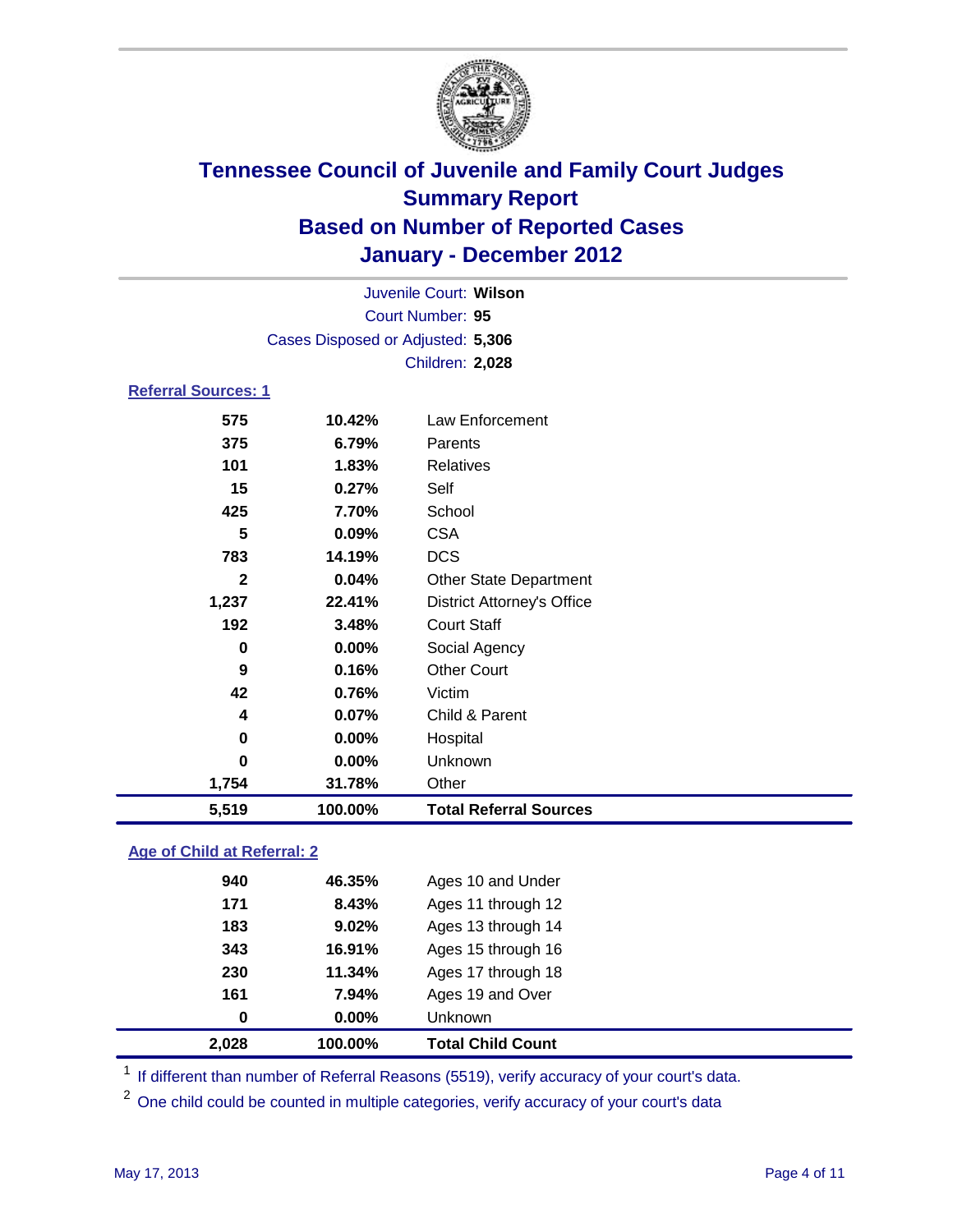

| Juvenile Court: Wilson                  |                                   |                          |  |  |  |
|-----------------------------------------|-----------------------------------|--------------------------|--|--|--|
| Court Number: 95                        |                                   |                          |  |  |  |
|                                         | Cases Disposed or Adjusted: 5,306 |                          |  |  |  |
|                                         |                                   | Children: 2,028          |  |  |  |
| Sex of Child: 1                         |                                   |                          |  |  |  |
| 1,331                                   | 65.63%                            | Male                     |  |  |  |
| 695                                     | 34.27%                            | Female                   |  |  |  |
| $\mathbf{2}$                            | 0.10%                             | Unknown                  |  |  |  |
| 2,028                                   | 100.00%                           | <b>Total Child Count</b> |  |  |  |
| Race of Child: 1                        |                                   |                          |  |  |  |
| 1,602                                   | 78.99%                            | White                    |  |  |  |
| 322                                     | 15.88%                            | African American         |  |  |  |
| 3                                       | 0.15%                             | Native American          |  |  |  |
| 1                                       | 0.05%                             | Asian                    |  |  |  |
| 12                                      | 0.59%                             | Mixed                    |  |  |  |
| 88                                      | 4.34%                             | Unknown                  |  |  |  |
| 2,028                                   | 100.00%                           | <b>Total Child Count</b> |  |  |  |
| <b>Hispanic Origin: 1</b>               |                                   |                          |  |  |  |
| 86                                      | 4.24%                             | Yes                      |  |  |  |
| 1,862                                   | 91.81%                            | <b>No</b>                |  |  |  |
| 80                                      | 3.94%                             | Unknown                  |  |  |  |
| 2,028                                   | 100.00%                           | <b>Total Child Count</b> |  |  |  |
| <b>School Enrollment of Children: 1</b> |                                   |                          |  |  |  |
| 1,147                                   | 56.56%                            | Yes                      |  |  |  |
| 865                                     | 42.65%                            | <b>No</b>                |  |  |  |
| 16                                      | 0.79%                             | Unknown                  |  |  |  |
| 2,028                                   | 100.00%                           | <b>Total Child Count</b> |  |  |  |

<sup>1</sup> One child could be counted in multiple categories, verify accuracy of your court's data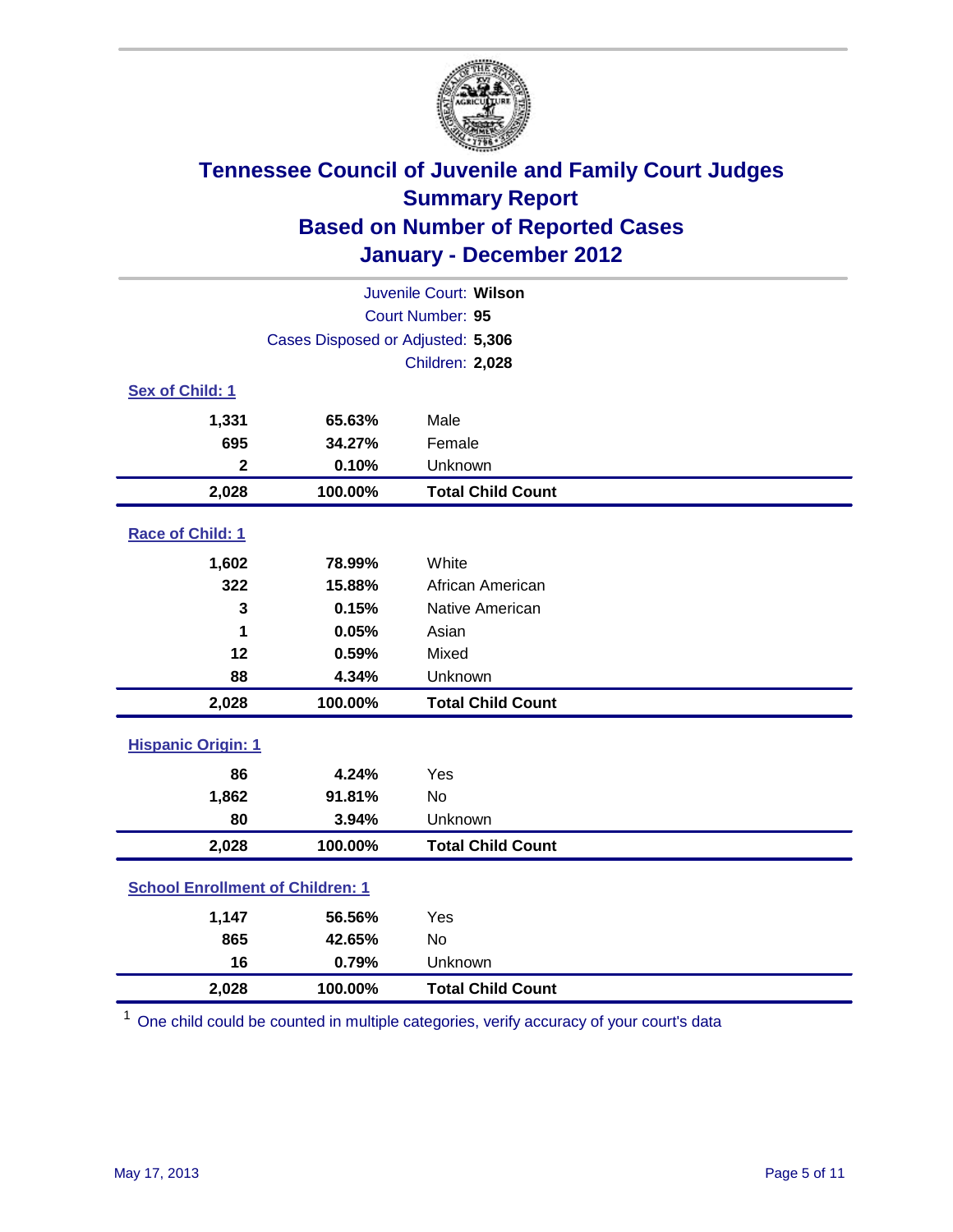

Court Number: **95** Juvenile Court: **Wilson** Cases Disposed or Adjusted: **5,306** Children: **2,028**

### **Living Arrangement of Child at Time of Referral: 1**

| 2,028 | 100.00%  | <b>Total Child Count</b>     |
|-------|----------|------------------------------|
| 4     | 0.20%    | Other                        |
| 10    | 0.49%    | Unknown                      |
| 302   | 14.89%   | Independent                  |
| 1     | 0.05%    | In an Institution            |
| 4     | 0.20%    | In a Residential Center      |
| 9     | 0.44%    | In a Group Home              |
| 36    | 1.78%    | With Foster Family           |
| 4     | 0.20%    | With Adoptive Parents        |
| 207   | 10.21%   | <b>With Relatives</b>        |
| 150   | 7.40%    | <b>With Father</b>           |
| 1,116 | 55.03%   | With Mother                  |
| 15    | 0.74%    | With Mother and Stepfather   |
| 17    | $0.84\%$ | With Father and Stepmother   |
| 153   | 7.54%    | With Both Biological Parents |

#### **Type of Detention: 2**

| 5.306 | 100.00%  | <b>Total Detention Count</b> |
|-------|----------|------------------------------|
| 1     | 0.02%    | Other                        |
| 5,199 | 97.98%   | Does Not Apply               |
| 5     | $0.09\%$ | <b>Unknown</b>               |
| 0     | 0.00%    | <b>Psychiatric Hospital</b>  |
| 0     | 0.00%    | Jail - No Separation         |
| 0     | $0.00\%$ | Jail - Partial Separation    |
| 0     | 0.00%    | Jail - Complete Separation   |
| 34    | 0.64%    | Juvenile Detention Facility  |
| 67    | 1.26%    | Non-Secure Placement         |
|       |          |                              |

<sup>1</sup> One child could be counted in multiple categories, verify accuracy of your court's data

<sup>2</sup> If different than number of Cases (5306) verify accuracy of your court's data.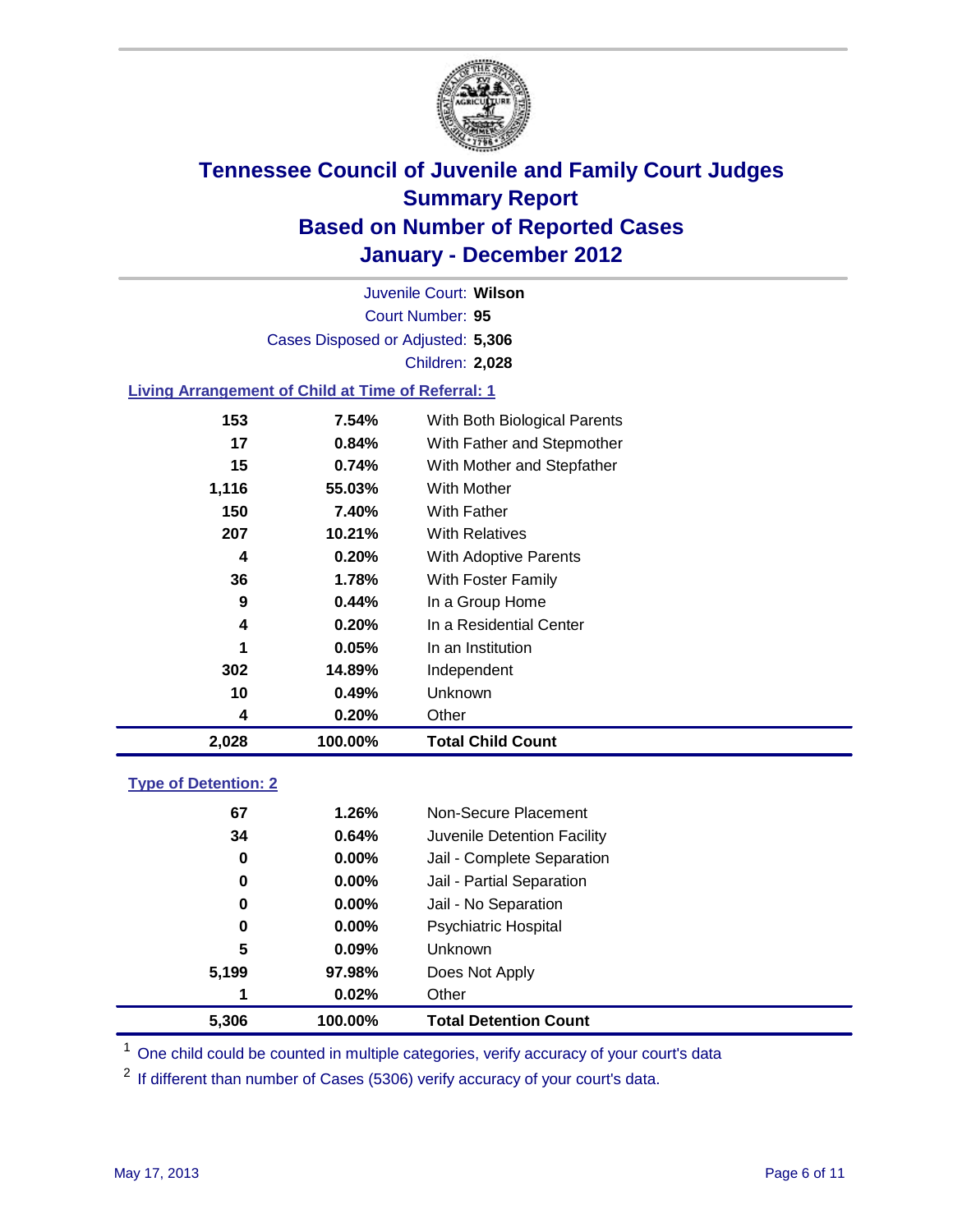

|                                                    | Juvenile Court: Wilson            |                                      |  |  |  |
|----------------------------------------------------|-----------------------------------|--------------------------------------|--|--|--|
|                                                    | Court Number: 95                  |                                      |  |  |  |
|                                                    | Cases Disposed or Adjusted: 5,306 |                                      |  |  |  |
|                                                    |                                   | Children: 2,028                      |  |  |  |
| <b>Placement After Secure Detention Hearing: 1</b> |                                   |                                      |  |  |  |
| 63                                                 | 1.19%                             | Returned to Prior Living Arrangement |  |  |  |
| $\mathbf{2}$                                       | 0.04%                             | Juvenile Detention Facility          |  |  |  |
| 0                                                  | 0.00%                             | Jail                                 |  |  |  |
| 3                                                  | 0.06%                             | Shelter / Group Home                 |  |  |  |
| $\bf{0}$                                           | 0.00%                             | <b>Foster Family Home</b>            |  |  |  |
| $\bf{0}$                                           | 0.00%                             | Psychiatric Hospital                 |  |  |  |
| 7                                                  | 0.13%                             | Unknown                              |  |  |  |
| 5,226                                              | 98.49%                            | Does Not Apply                       |  |  |  |
| 5                                                  | 0.09%                             | Other                                |  |  |  |
| 5,306                                              | 100.00%                           | <b>Total Placement Count</b>         |  |  |  |
|                                                    |                                   |                                      |  |  |  |
| <b>Intake Actions: 2</b>                           |                                   |                                      |  |  |  |
| 1,740                                              | 31.53%                            | <b>Petition Filed</b>                |  |  |  |
| 485                                                | 8.79%                             | <b>Motion Filed</b>                  |  |  |  |
| 651                                                | 11.80%                            | <b>Citation Processed</b>            |  |  |  |
| $\bf{0}$                                           | 0.00%                             | Notification of Paternity Processed  |  |  |  |
| 2,265                                              | 41.04%                            | Scheduling of Judicial Review        |  |  |  |
| 7                                                  | 0.13%                             | Scheduling of Administrative Review  |  |  |  |
| 290                                                | 5.25%                             | Scheduling of Foster Care Review     |  |  |  |
| 0                                                  | 0.00%                             | Unknown                              |  |  |  |
| 3                                                  | 0.05%                             | Does Not Apply                       |  |  |  |
| 78                                                 | 1.41%                             | Other                                |  |  |  |
| 5,519                                              | 100.00%                           | <b>Total Intake Count</b>            |  |  |  |

<sup>1</sup> If different than number of Cases (5306) verify accuracy of your court's data.

<sup>2</sup> If different than number of Referral Reasons (5519), verify accuracy of your court's data.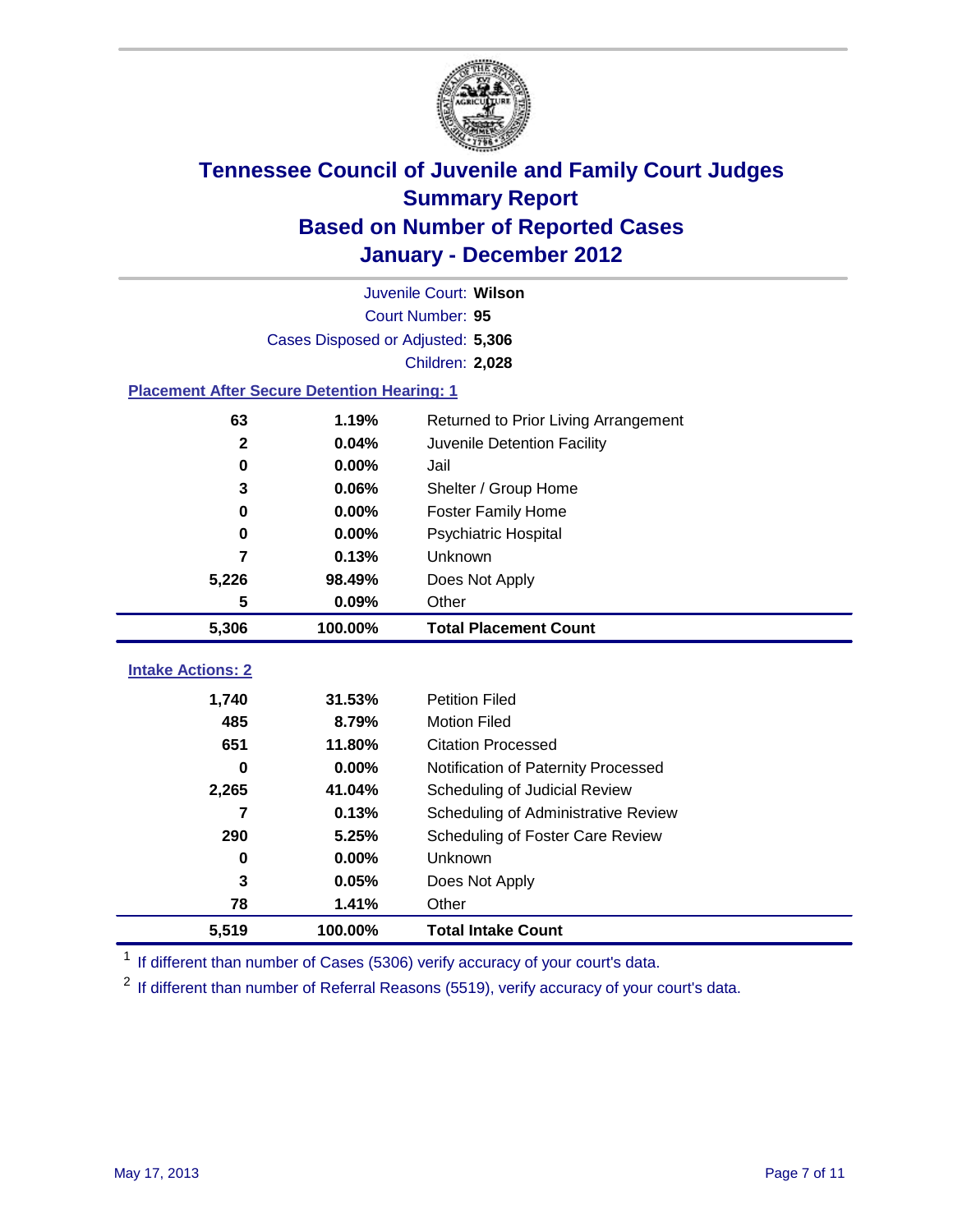

Court Number: **95** Juvenile Court: **Wilson** Cases Disposed or Adjusted: **5,306** Children: **2,028**

### **Last Grade Completed by Child: 1**

| 448                                     | 22.09%  | Too Young for School         |  |
|-----------------------------------------|---------|------------------------------|--|
| 4                                       | 0.20%   | Preschool                    |  |
| 79                                      | 3.90%   | Kindergarten                 |  |
| 72                                      | 3.55%   | 1st Grade                    |  |
| 68                                      | 3.35%   | 2nd Grade                    |  |
| 45                                      | 2.22%   | 3rd Grade                    |  |
| 73                                      | 3.60%   | 4th Grade                    |  |
| 92                                      | 4.54%   | 5th Grade                    |  |
| 73                                      | 3.60%   | 6th Grade                    |  |
| 70                                      | 3.45%   | 7th Grade                    |  |
| 80                                      | 3.94%   | 8th Grade                    |  |
| 138                                     | 6.80%   | 9th Grade                    |  |
| 162                                     | 7.99%   | 10th Grade                   |  |
| 148                                     | 7.30%   | 11th Grade                   |  |
| 201                                     | 9.91%   | 12th Grade                   |  |
| 1                                       | 0.05%   | Non-Graded Special Ed        |  |
| 0                                       | 0.00%   | <b>GED</b>                   |  |
| 30                                      | 1.48%   | Graduated                    |  |
| 112                                     | 5.52%   | <b>Never Attended School</b> |  |
| 132                                     | 6.51%   | Unknown                      |  |
| 0                                       | 0.00%   | Other                        |  |
| 2,028                                   | 100.00% | <b>Total Child Count</b>     |  |
| <b>Enrolled in Special Education: 1</b> |         |                              |  |

| 2,028                                    | 100.00% | <b>Total Child Count</b> |  |
|------------------------------------------|---------|--------------------------|--|
| 189                                      | 9.32%   | Unknown                  |  |
| 1,802                                    | 88.86%  | No                       |  |
| 37                                       | 1.82%   | Yes                      |  |
| <u>Einvilled in Opecial Education. T</u> |         |                          |  |

One child could be counted in multiple categories, verify accuracy of your court's data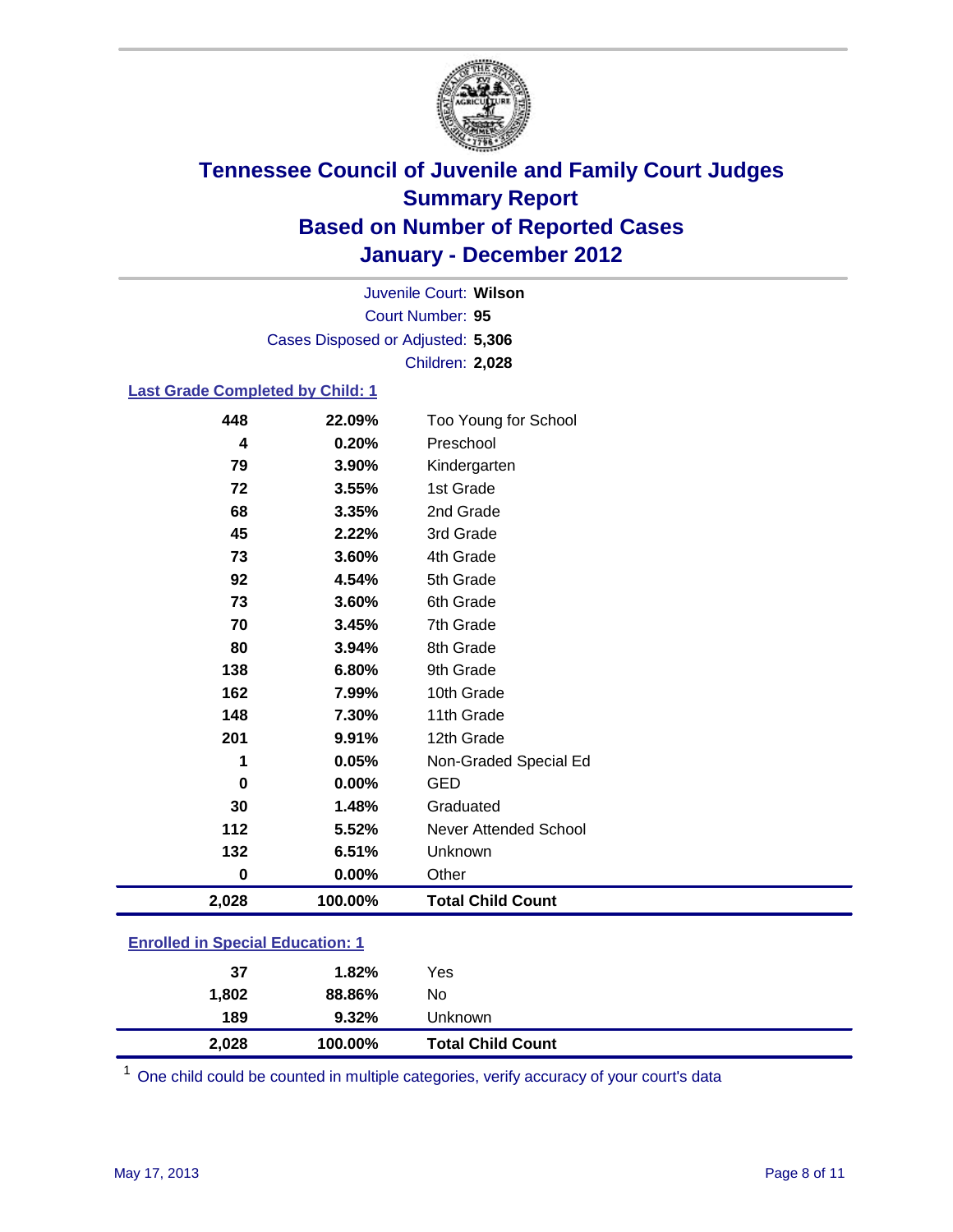

|                              | Juvenile Court: Wilson            |                           |  |
|------------------------------|-----------------------------------|---------------------------|--|
|                              |                                   | Court Number: 95          |  |
|                              | Cases Disposed or Adjusted: 5,306 |                           |  |
|                              | Children: 2,028                   |                           |  |
| <b>Action Executed By: 1</b> |                                   |                           |  |
| 5,447                        | 98.70%                            | Judge                     |  |
| $\mathbf{2}$                 | 0.04%                             | Magistrate                |  |
| 67                           | 1.21%                             | <b>YSO</b>                |  |
| 3                            | 0.05%                             | Other                     |  |
| 0                            | 0.00%                             | Unknown                   |  |
| 5,519                        | 100.00%                           | <b>Total Action Count</b> |  |

### **Formal / Informal Actions: 1**

| 350   | 6.34%    | Dismissed                                        |
|-------|----------|--------------------------------------------------|
| 91    | 1.65%    | Retired / Nolle Prosequi                         |
| 222   | 4.02%    | <b>Complaint Substantiated Delinquent</b>        |
| 138   | 2.50%    | <b>Complaint Substantiated Status Offender</b>   |
| 226   | 4.09%    | <b>Complaint Substantiated Dependent/Neglect</b> |
| 1     | 0.02%    | <b>Complaint Substantiated Abused</b>            |
| 0     | $0.00\%$ | <b>Complaint Substantiated Mentally III</b>      |
| 69    | 1.25%    | Informal Adjustment                              |
| 113   | 2.05%    | <b>Pretrial Diversion</b>                        |
| 18    | 0.33%    | <b>Transfer to Adult Court Hearing</b>           |
| 6     | 0.11%    | Charges Cleared by Transfer to Adult Court       |
| 865   | 15.67%   | <b>Special Proceeding</b>                        |
| 447   | 8.10%    | <b>Review Concluded</b>                          |
| 2,732 | 49.50%   | Case Held Open                                   |
| 241   | 4.37%    | Other                                            |
| 0     | 0.00%    | Unknown                                          |
| 5,519 | 100.00%  | <b>Total Action Count</b>                        |

<sup>1</sup> If different than number of Referral Reasons (5519), verify accuracy of your court's data.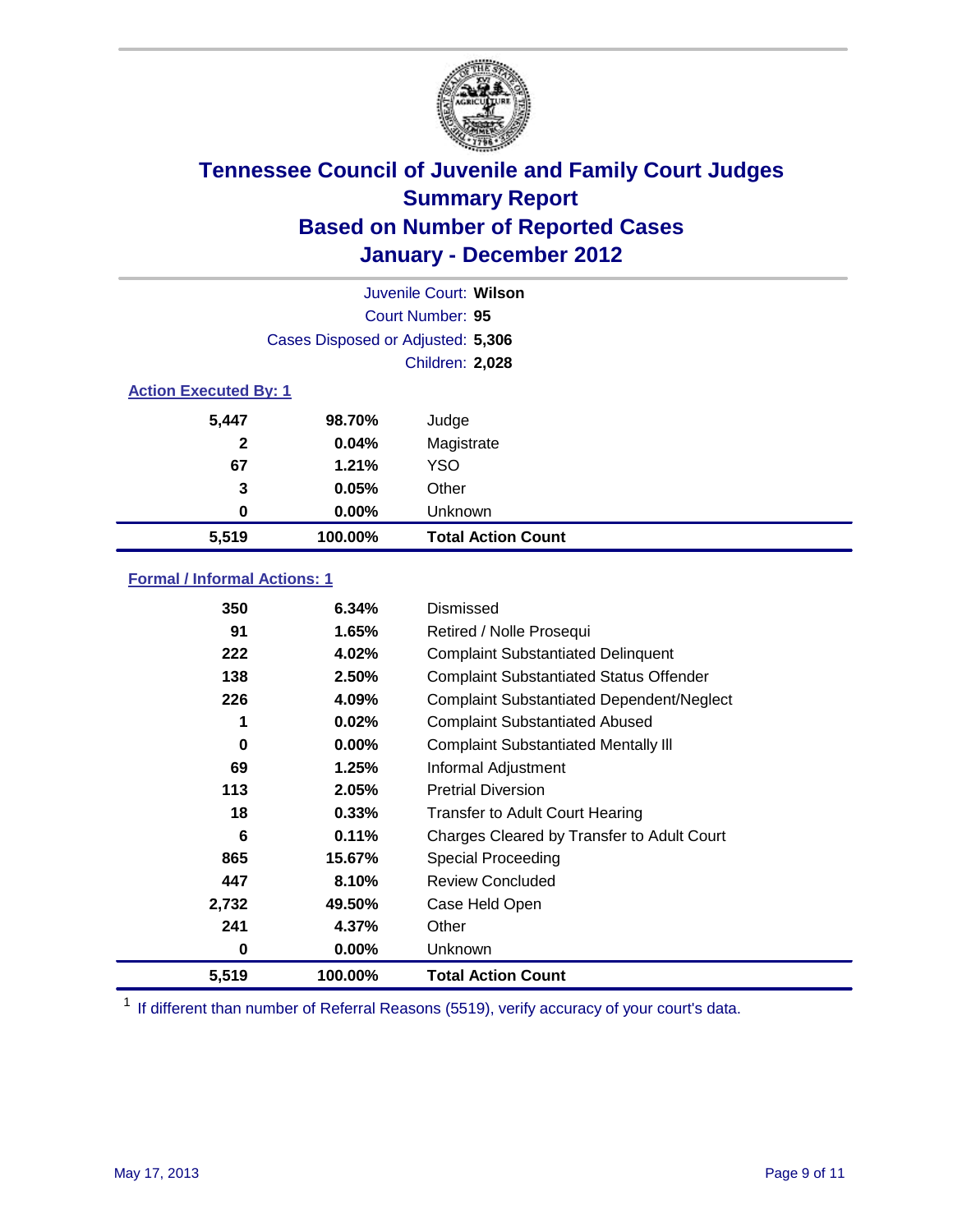

|                       |                                   | Juvenile Court: Wilson                                |
|-----------------------|-----------------------------------|-------------------------------------------------------|
|                       |                                   | Court Number: 95                                      |
|                       | Cases Disposed or Adjusted: 5,306 |                                                       |
|                       |                                   | Children: 2,028                                       |
| <b>Case Outcomes:</b> |                                   | There can be multiple outcomes for one child or case. |
| 375                   | 5.41%                             | <b>Case Dismissed</b>                                 |
| 84                    | 1.21%                             | Case Retired or Nolle Prosequi                        |
| 103                   | 1.48%                             | Warned / Counseled                                    |
| 2,830                 | 40.79%                            | <b>Held Open For Review</b>                           |
| 66                    | 0.95%                             | Supervision / Probation to Juvenile Court             |
| 8                     | 0.12%                             | <b>Probation to Parents</b>                           |
| 0                     | 0.00%                             | Referral to Another Entity for Supervision / Service  |
| 2                     | 0.03%                             | Referred for Mental Health Counseling                 |
| 83                    | 1.20%                             | Referred for Alcohol and Drug Counseling              |
| 0                     | 0.00%                             | <b>Referred to Alternative School</b>                 |
| 0                     | 0.00%                             | Referred to Private Child Agency                      |
| 0                     | 0.00%                             | Referred to Defensive Driving School                  |
| 0                     | 0.00%                             | Referred to Alcohol Safety School                     |
| 0                     | 0.00%                             | Referred to Juvenile Court Education-Based Program    |
| 1                     | 0.01%                             | Driver's License Held Informally                      |
| 0                     | 0.00%                             | <b>Voluntary Placement with DMHMR</b>                 |
| 0                     | 0.00%                             | <b>Private Mental Health Placement</b>                |
| 0                     | 0.00%                             | <b>Private MR Placement</b>                           |
| 0                     | 0.00%                             | Placement with City/County Agency/Facility            |
| 73                    | 1.05%                             | Placement with Relative / Other Individual            |
| 179                   | 2.58%                             | Fine                                                  |
| 270                   | 3.89%                             | <b>Public Service</b>                                 |
| 13                    | 0.19%                             | Restitution                                           |
| 1                     | 0.01%                             | <b>Runaway Returned</b>                               |
| 146                   | 2.10%                             | No Contact Order                                      |
| 0                     | 0.00%                             | Injunction Other than No Contact Order                |
| 3                     | 0.04%                             | <b>House Arrest</b>                                   |
| 3                     | 0.04%                             | <b>Court Defined Curfew</b>                           |
| 0                     | 0.00%                             | Dismissed from Informal Adjustment                    |
| 9                     | 0.13%                             | <b>Dismissed from Pretrial Diversion</b>              |
| 2                     | 0.03%                             | Released from Probation                               |
| 13                    | 0.19%                             | <b>Transferred to Adult Court</b>                     |
| 0                     | $0.00\%$                          | <b>DMHMR Involuntary Commitment</b>                   |